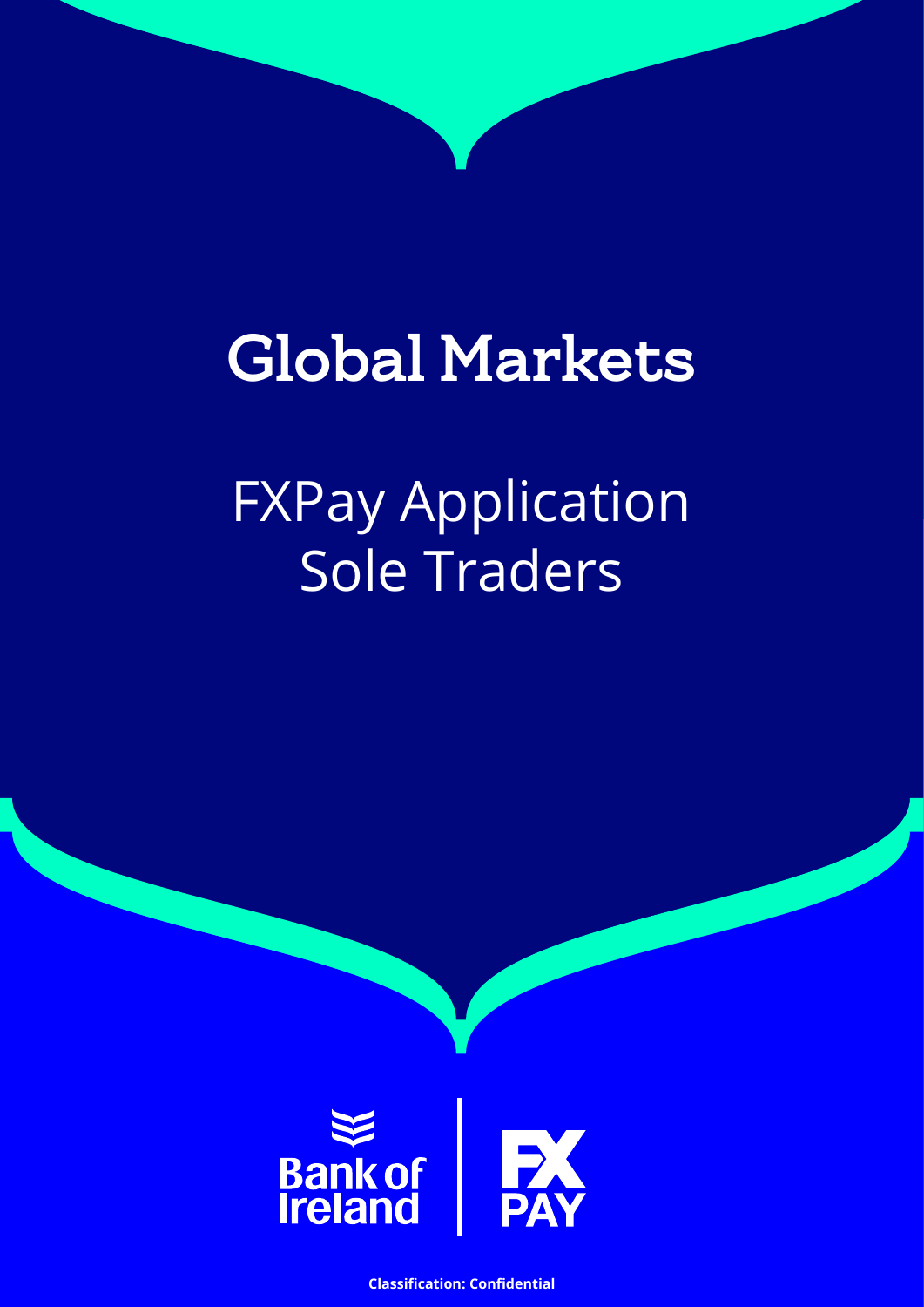## SECTION 1 (A): YOUR BUSINESS DETAILS

To: The Governor and Company of the Bank of Ireland (''the Bank'')

| I the undersigned hereby<br>authorise you to operate<br>the Service as set out in this<br>Mandate in my Name/Business<br>Name of: |                                                                                                                                                                                                                                                                                                                                                                                                                                                                                                                                       |
|-----------------------------------------------------------------------------------------------------------------------------------|---------------------------------------------------------------------------------------------------------------------------------------------------------------------------------------------------------------------------------------------------------------------------------------------------------------------------------------------------------------------------------------------------------------------------------------------------------------------------------------------------------------------------------------|
| Registered Address                                                                                                                |                                                                                                                                                                                                                                                                                                                                                                                                                                                                                                                                       |
| Certificate of Registration of<br>Business Name Number:                                                                           |                                                                                                                                                                                                                                                                                                                                                                                                                                                                                                                                       |
| Principal Business Activity                                                                                                       | Agriculture    <br>Hospitality $\vert \ \vert$<br>Manufacturing<br>Technology  <br>Retail<br>Motor<br>Healthcare  <br>Other  <br>Property                                                                                                                                                                                                                                                                                                                                                                                             |
| any manner whatsoever and howsoever.                                                                                              | of which I am sole proprietor and to charge to the account(s) as set out in Section 1(B) and to act on instructions relating to<br>the Transactions authorised by myself or by an Authorised Individual as indicated in Section 2 notwithstanding that such action<br>may lead to the nominated account(s) to be overdrawn or any overdraft increased. Furthermore, I hereby agree to hold myself<br>liable for all monies due and liabilities, demands, claims, losses, costs and expenses incurred under the above authorisation in |

## SECTION 1(B): BANK OF IRELAND ACCOUNT HOLDERS

For Bank of Ireland Account holders only, you must nominate the Bank of Ireland accounts **FROM** which payments will be made that will be loaded onto Bank of Ireland FXPay:

| COMPANY BANK ACCOUNT DETAILS |                           |          |                                                                                                                                                                                                    |  |             |  |  |  |
|------------------------------|---------------------------|----------|----------------------------------------------------------------------------------------------------------------------------------------------------------------------------------------------------|--|-------------|--|--|--|
|                              | Account Reference<br>Name | Currency | Default Account for<br>Currency?<br>Where more than one account<br>is specified for a currency, please<br>indicate which account is the default<br>account from which money is to be<br>withdrawn. |  | <b>IBAN</b> |  |  |  |
|                              |                           |          | No.<br>Yes I                                                                                                                                                                                       |  |             |  |  |  |
|                              |                           |          | No.<br>Yes I                                                                                                                                                                                       |  |             |  |  |  |
| 3                            |                           |          | No.<br>Yes L                                                                                                                                                                                       |  |             |  |  |  |
| 4                            |                           |          | Yes I<br>No.                                                                                                                                                                                       |  |             |  |  |  |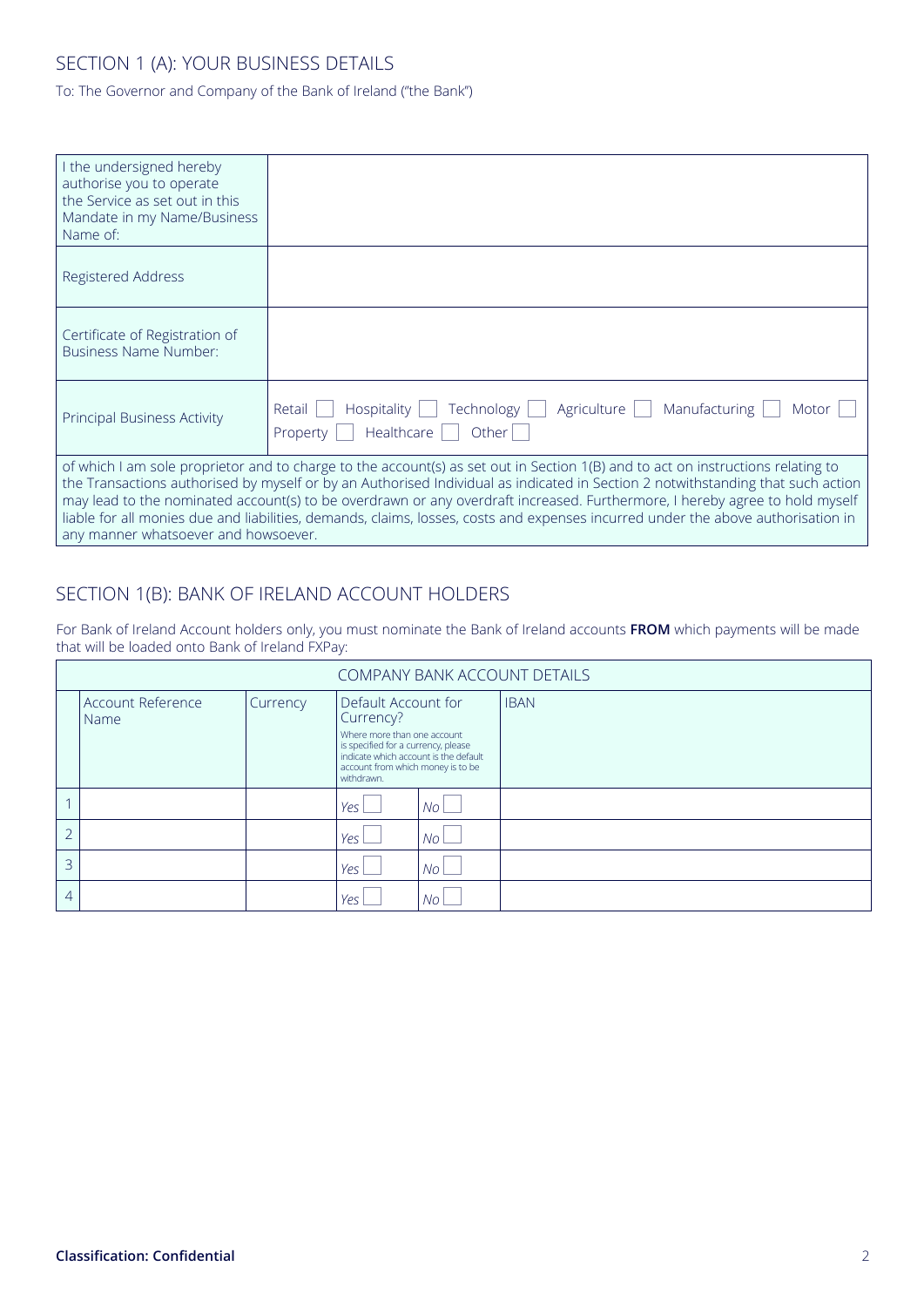## SECTION 2: AUTHORISED INDIVIDUALS

The individuals specified below are authorised to enter into FXPay Spot Transactions with the Bank as specified below on behalf of your business as per the resolution on page 5.

Note that an electronic signature is acceptable for an Authorised Signatory however please note that it must replicate the Authorised Signatory's wet ink signature, so that Instructions by wet ink signature can also be accepted.

|                               | AUTHORISED INDIVIDUAL DETAILS |  |  |  |  |
|-------------------------------|-------------------------------|--|--|--|--|
| Title<br>(Mr, Ms, Mrs, Other) |                               |  |  |  |  |
| Full Name                     |                               |  |  |  |  |
| Position/Job Title            |                               |  |  |  |  |
| Telephone Number              |                               |  |  |  |  |
| Email Address                 |                               |  |  |  |  |

All Bank of Ireland FXPay Users have the ability to:

| <b>Add Payment Details</b>                                 |                                                         | $\mathbf v$ | Add Payee Details                                                          |                                                         |  |  |
|------------------------------------------------------------|---------------------------------------------------------|-------------|----------------------------------------------------------------------------|---------------------------------------------------------|--|--|
| <b>FXPAY PERMISSIONS</b><br>(PLEASE ✔ TICK AS APPROPRIATE) |                                                         |             | SECURITY QUESTIONS<br>(IN THE EVENT OF A PASSWORD RESET OR TOKEN RE-ISSUE) |                                                         |  |  |
| <b>Book Spot Deals</b>                                     |                                                         |             | Date of Birth                                                              | D M M                                                   |  |  |
|                                                            |                                                         |             | Mother's Maiden Name                                                       |                                                         |  |  |
| <b>Administrator Access</b>                                |                                                         |             | Middle Name                                                                |                                                         |  |  |
|                                                            |                                                         |             | Place of Birth                                                             |                                                         |  |  |
| Payments Permissions<br>Please tick Level 1 OR Level 2     | Level 1<br>Approver<br>Full<br>Authorisation<br>Level 2 |             | Payee Permissions<br>Please tick Level 1 OR<br>Level <sub>2</sub>          | Level 1<br>Approver<br>Full<br>Authorisation<br>Level 2 |  |  |
|                                                            | User<br>Limited<br>Authorisation                        |             |                                                                            | User<br>Limited<br>Authorisation                        |  |  |

As per the resolution on page 5, the individual specified above shall be provided by the bank with access to FXPay on behalf of the business and is authorised with the permissions set out above.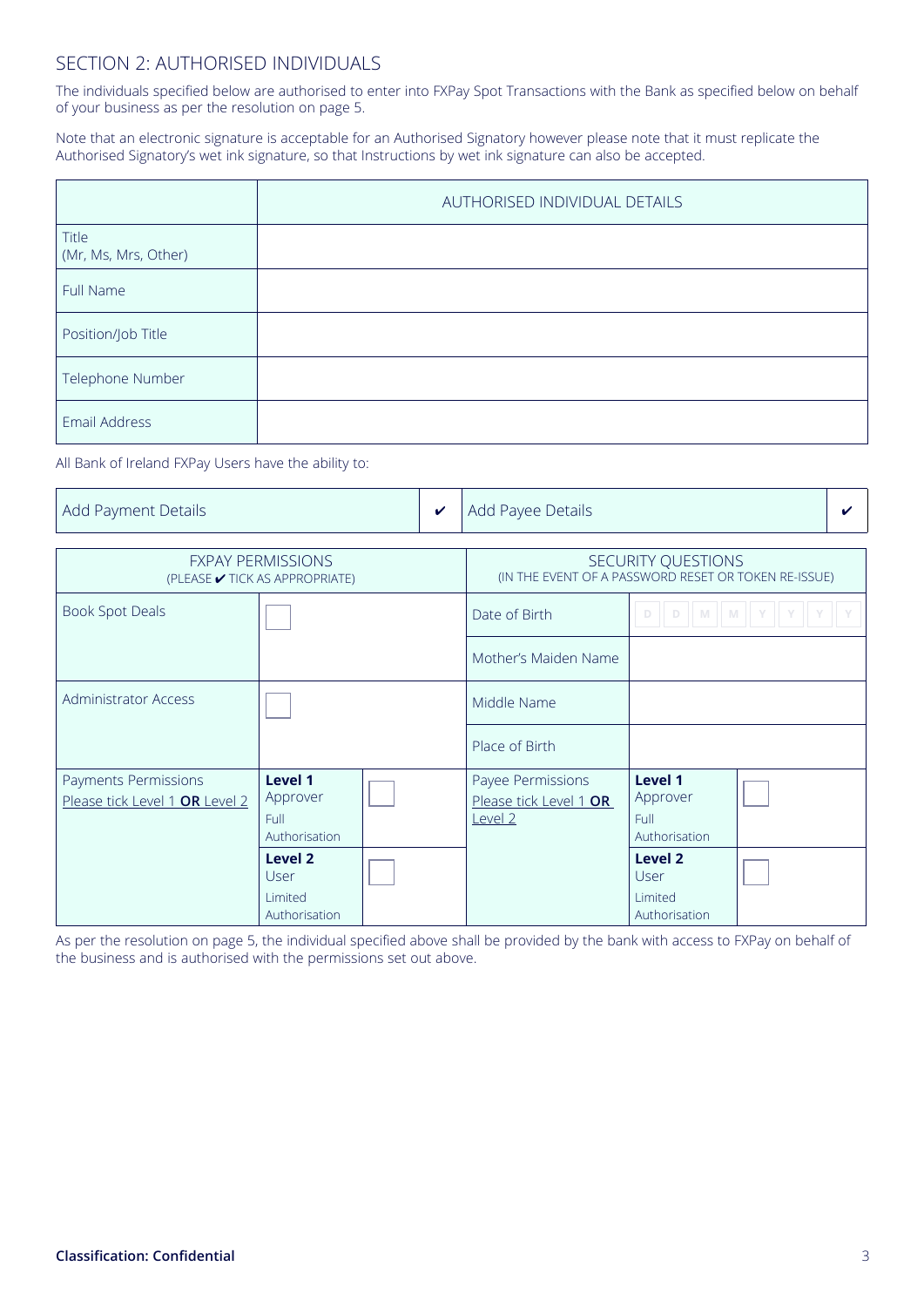|                               | AUTHORISED INDIVIDUAL DETAILS |
|-------------------------------|-------------------------------|
| Title<br>(Mr, Ms, Mrs, Other) |                               |
| Full Name                     |                               |
| Position/Job Title            |                               |
| Telephone Number              |                               |
| Email Address                 |                               |

All Bank of Ireland FXPay Users have the ability to:

| Add Payment Details                                        |                                                                      |  | Add Payee Details                                                          |                                                    |  |  |
|------------------------------------------------------------|----------------------------------------------------------------------|--|----------------------------------------------------------------------------|----------------------------------------------------|--|--|
| <b>FXPAY PERMISSIONS</b><br>(PLEASE ✔ TICK AS APPROPRIATE) |                                                                      |  | SECURITY QUESTIONS<br>(IN THE EVENT OF A PASSWORD RESET OR TOKEN RE-ISSUE) |                                                    |  |  |
| Book Spot Deals                                            |                                                                      |  | Date of Birth                                                              | D M M<br>D.                                        |  |  |
|                                                            |                                                                      |  | Mother's Maiden Name                                                       |                                                    |  |  |
| Administrator Access                                       |                                                                      |  | Middle Name                                                                |                                                    |  |  |
|                                                            |                                                                      |  | Place of Birth                                                             |                                                    |  |  |
| Payments Permissions<br>Please tick Level 1 OR Level 2     | Level 1<br>Approver<br>Full<br>Authorisation                         |  | Payee Permissions<br>Please tick Level 1 OR<br>Level 2                     | Level 1<br>Approver<br>Full<br>Authorisation       |  |  |
|                                                            | Level <sub>2</sub><br><b>User</b><br><b>Limited</b><br>Authorisation |  |                                                                            | Level 2<br>User<br><b>Limited</b><br>Authorisation |  |  |

As per the resolution on page 5, the individual specified above shall be provided by the bank with access to FXPay on behalf of the Company and is authorised with the permissions set out above.

**Do you have more Authorised Individuals to add? If so, please print this page again and complete for other Authorised Individuals.**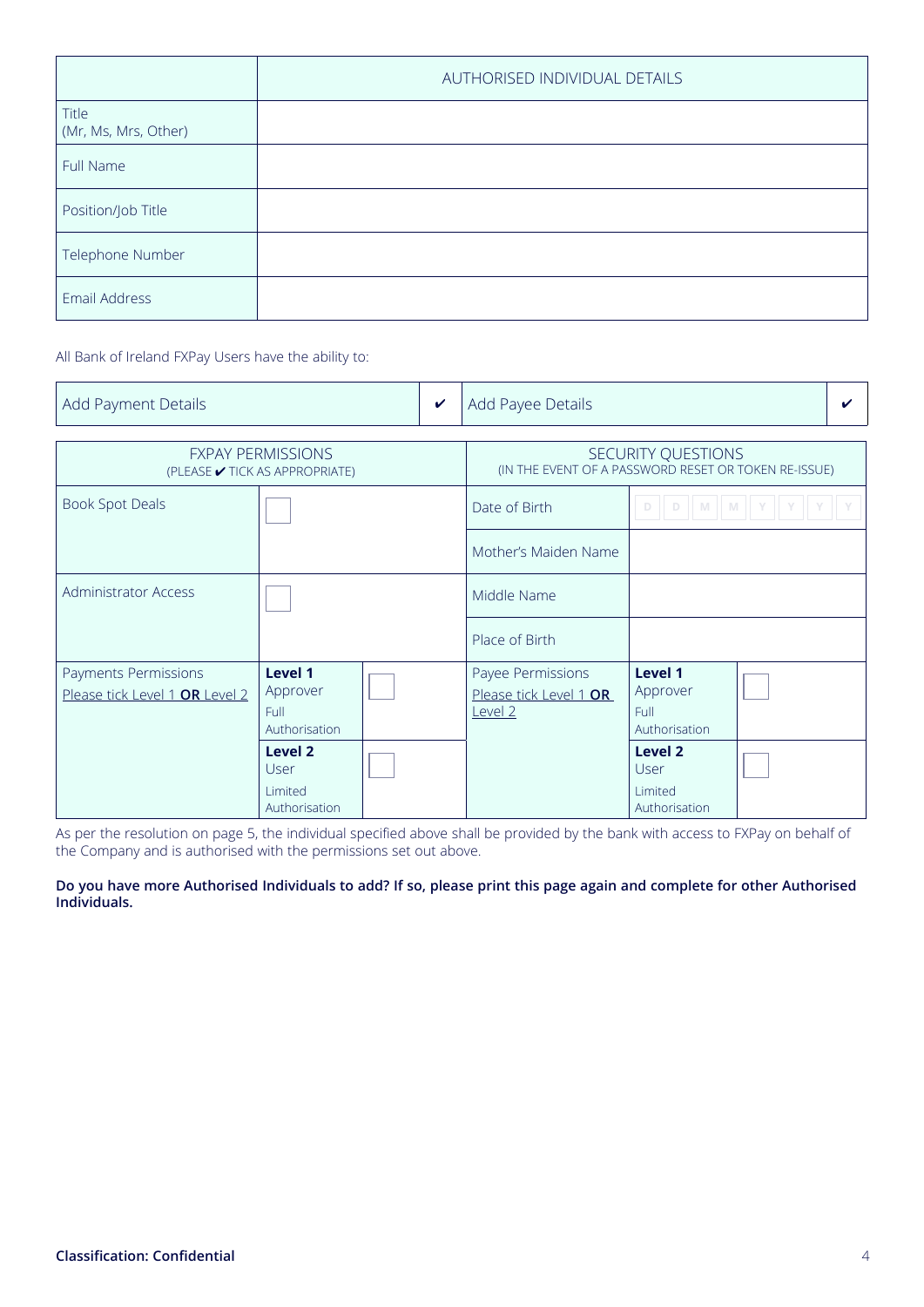I agree that The Governor and Company of the Bank of Ireland (the "Bank") be requested and authorised as follows:

- 1. To enter into those Transactions with me as specified in the Account Mandate and in accordance with the Treasury Terms and Conditions, which have been provided to me.
- 2. To act on the Instructions from the Authorised Individuals as set out in the Account Mandate.
- 3. In respect of any information and/or copy documents supplied to the Bank, to disclose to, transfer to, or send copies to any branch, division or other member of the Bank or the Group, any regulatory authority or any other designated body to enable the Bank to comply with its obligations to our identity in accordance with applicable anti-money laundering legislation (as may be amended or varied from time to time).
- 4. To make all and any enquiries which the Bank considers appropriate or to disclose any information provided to the Bank to any third party providing a credit reference or anti-fraud service.
- 5. The Bank will be supplied with such documentation as required by the Account Mandate, the Treasury Terms and Conditions and the FXPay Special Terms and Conditions, as applicable.
- 6. I will notify the Bank in writing, of any changes to the list of Authorised Individuals.

### **I hereby certify that:**

- 1. All information in this Account Mandate is accurate and has been completed to the best of my knowledge and belief.
- 2. I have received or accessed, read and agree to be bound by the terms of this Account Mandate and the documents to be provided by the Bank listed under 'Customer Checklist' in this Account Mandate as applicable for the operation of our Account(s)\*.
- 3. I have read and understand the terms relating to the use and disclosure of data and personal information set out in the Data Privacy Notice (www.bankofireland.com/privacy). I/we warrant that I have the consent of the owners of any personal data given to the Bank under this Agreement to use and disclose this data.
- 4. I understand that all conversations such as telephone conversations and electronic communications will be recorded (even where they do not lead to the conclusion of a transaction).
- 5. With respect to Bank of Ireland FXPay Service:
	- (i) the Bank is requested to provide the relevant individual(s) specified above with access to FXPay on behalf of the business and the Bank is authorised to provide such persons with the permissions set out above;
	- (ii) I have fully read, understand and agree to be bound by the FXPay Special Terms and Conditions; and
	- (iii)in accordance with Clause 19.10 of the FXPay Special Terms and Conditions, the Bank may take by telephone and electronically any Instructions provided by, or purported to be by, any Authorised Users or Administrator relating to any Transactions initiated through or in connection with FXPay.
- 6. The Customer expressly consents to the execution of the order outside of a trading venue.

#### **DATA PRIVACY**

The information you have provided will be treated as confidential and retained and processed by the Bank as set out in our Data Privacy Notice (www.bankofireland.com/privacy).

| Signatory Name: (BLOCK CAPITALS) |  |
|----------------------------------|--|
| Signature:                       |  |
| Date:                            |  |

\*This account is subject to Treasury Terms and Conditions, FXPay Special Terms & Conditions and terms not otherwise defined in this Account Mandate shall have the meaning given to them under these Treasury Terms and Conditions. You will have received a copy of these with this FXPay Application. You can also access a copy of these on our website https://corporate.bankofireland.com/library or you can request another copy to be sent to you by post.